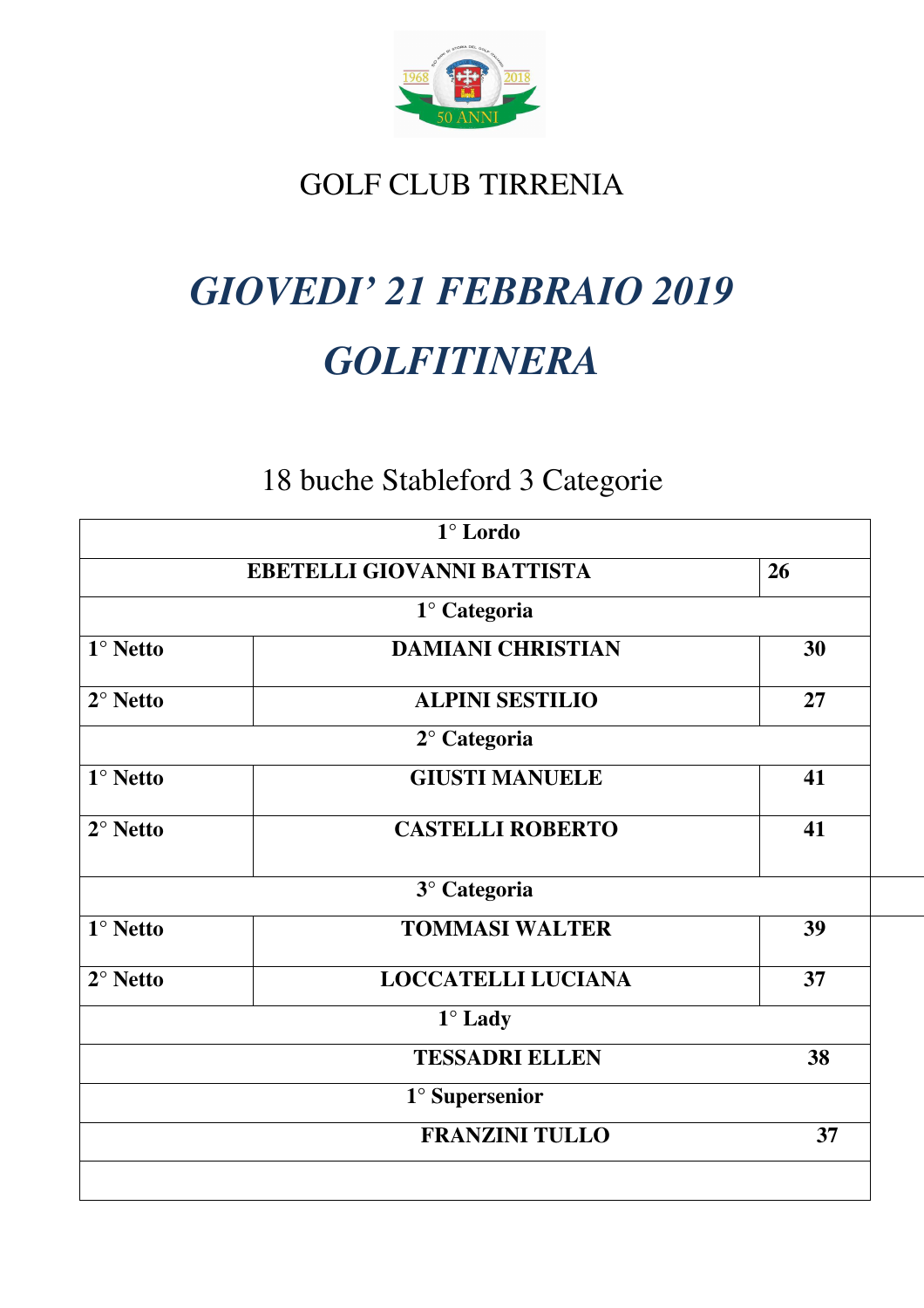1° EBETELLI GIOVANNI BATTISTA CINQUE LAGHI 10 S 26 DAMIANI CHRISTIAN ALISEI PIETRASA 5 26 3° CASTELLI ROBERTO CASTELFALFI 18 S 25 4° SALANI MARIO LODOVICO CASTELFALFI 14 S 24 CATTANI MARCO 24 6° GIUSTI MANUELE CINQUE LAGHI 22 S 21 7° FRANZINI TULLIO TIRRENIA 18 S 19 TESSADRI ELLEN 19 NOVEMBER 19 SETTERENIA 19 S L LA MENDOLA EMILIANO QUARRATA 13 19 10° CELI GIANLUCA 199 ALISEI PIETRASA 19 S 11° FANUCCHI ALESSANDRO CASTELFALFI 10 17 GENNAI CARLO TIRRENIA 20 S 17 CAROBBI RICCARDO QUARRATA 24 S 17 LANFRANCHI CARLO CINQUE LAGHI 18 S 17 GALAVOTTI GIORGIO TIRRENIA 20 S 17 16° PIERONI PIERO TIRRENIA 20 S 16 GIANNELLI EGISTO TIRRENIA 16 S 16 ADDABBO DOMENICO MARIGOLA 20 S 16 MARTINI ROBERTO VALDICHIANA 15 S 16 PIFFERI PAOLO TIRRENIA 21 S 16 BENDOLINI LELIO TIRRENIA 24 S 16 ALPINI SESTILIO 16 NOVEMBRI 2001 NALDICHIANA 11 S BONSIGNORI FRANCESCO TIRRENIA 19 S 16 24º PACINI VALERIO 15 SCHURMANN WALTER TIRRENIA 21 S 15 BAGATTI GIORGIO TIRRENIA 21 S 15 27° BACCI MAURIZIO CASTELFALFI 22 S 14 NAVALESI ALESSANDRO CINQUE LAGHI 17 S 14 SASSI FLAVIO MARIGOLA 21 S 14 30° BARLETTI FABRIZIO CINQUE LAGHI 13 S 13 RAMACCIOTTI DAVIDE ALISEI PIETRASA 16 S 13 DIANDA LEONARDO VICOPELAGO 23 13 GIORGETTI DAMIANO VICOPELAGO 28 S 13 RUELLE GIOVANNA 13 TULLIANI LUCIANO 13 36° MEDICI DANIELE VICOPELAGO 24 12 PALMERINI MARIO ALISEI PIETRASA 26 S 12 HOUGH NICHOLAS SIMON CINQUE LAGHI 21 12 39° DEL CESTA DANIELE TIRRENIA 24 S 11 BEGHE' ERMINIO MARIGOLA 22 S 11 MAZZONI PAOLO SODOLE 24 S 11 42° LA MENDOLA STEFANO QUARRATA 24 S 10 ARZANI PAOLO TIRRENIA 22 S 10 FONTANELLI ADRIANO CASTELFALFI 22 S 10  $45^{\circ}$  TOMMASI WALTER  $9$ FEDERIGHI GUIDO SAN MINIATO 22 S 9 MALERBI MARIO SALVATORE VICOPELAGO 33 S 9 48° LOCCATELLI LUCIANA TIRRENIA 35 S L 8 COLOMBO LUCIANO 8 VANELO GIORGIO TIRRENIA 27 S 8 TONDINI MAURIZIO BELLETINI PARCO FIRENZE 24 S 8 52° LEGA ENRICO LIVORNO 31 S 7 GIROMINI GIOVANNI MARIGOLA 36 S 7 FANIZZA MASSIMO VICOPELAGO 36 7 PAITA GIORGIO ALISEI PIETRASA 36 S 7 CLASSIFICA Singola Finale Gener. Lordo Stableford - 1° Giro giovedì 21 febbraio 2019 17.00.46 Pagina 1 di 2 Clas. Giocatore Club Club Hcp Totale Totale

**TIRRENIA GOLF CLUB**

GREEN ERNEST TERM IN THE MARIGOLA THE 25 ST AND THE 25 ST AND THE 25 ST AND THE 25 ST AND THE 25 ST AND THE 25 ST AND THE 25 ST AND THE 25 ST AND THE 25 ST AND THE 25 ST AND THE 25 ST AND THE 25 ST AND THE 25 ST AND THE 25 57° CORSINI CORSINO CASTELFALFI 30 S 5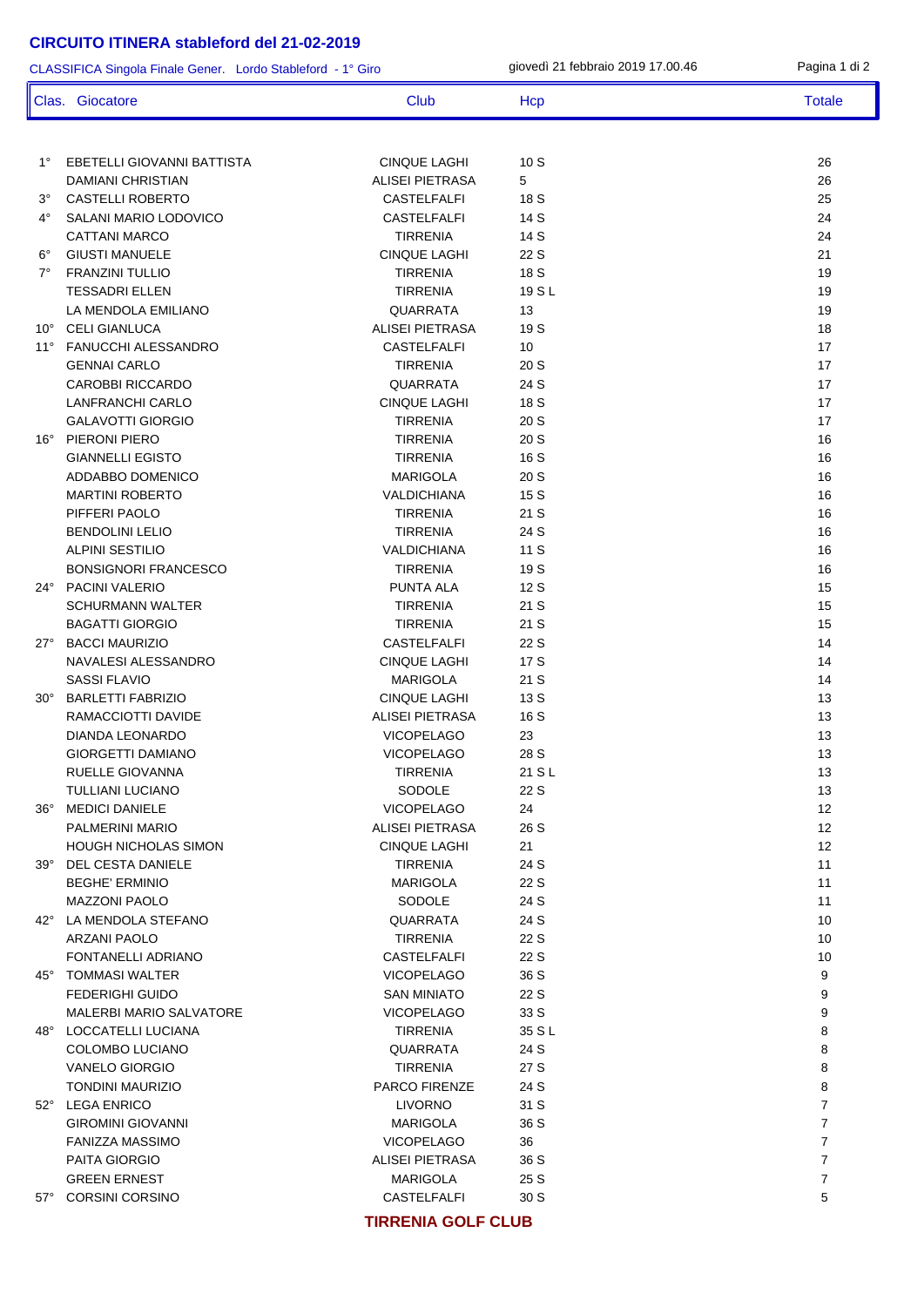GAROFALO MARIO SODOLE 32 S 5 CERRETTI GIUSEPPE MARIGOLA 34 S 5 60° BONINU MAURIZIO MARIGOLA 36 S 2 LOGLIO ROBERTO VICOPELAGO 36 S 2 ALESSANDRI MARIA FLAVIANA SODOLE 30 S L 2 GATTORONCHIERI LILIA SODOLE 36 S L 64° EVANI MASSIMO ALISEI PIETRASA 17 S N.R. NENCI RICCARDO LIVORNO 36 S N.P. MATTEONI FAUSTO **12.1 International CONTENTS CONTENTS OF STATE OF STATE OF STATE OF STATE OF STATE OF STATE OF STATE OF STATE OF STATE OF STATE OF STATE OF STATE OF STATE OF STATE OF STATE OF STATE OF STATE OF STATE OF STA** MEINI STEFANO TIRRENIA 21 S N.P. FANCELLI PAOLO LIVORNO 35 S N.P. CLASSIFICA Singola Finale Gener. Lordo Stableford - 1° Giro giovedì 21 febbraio 2019 17.00.46 Pagina 2 di 2 Clas. Giocatore Club Club Hcp Totale Totale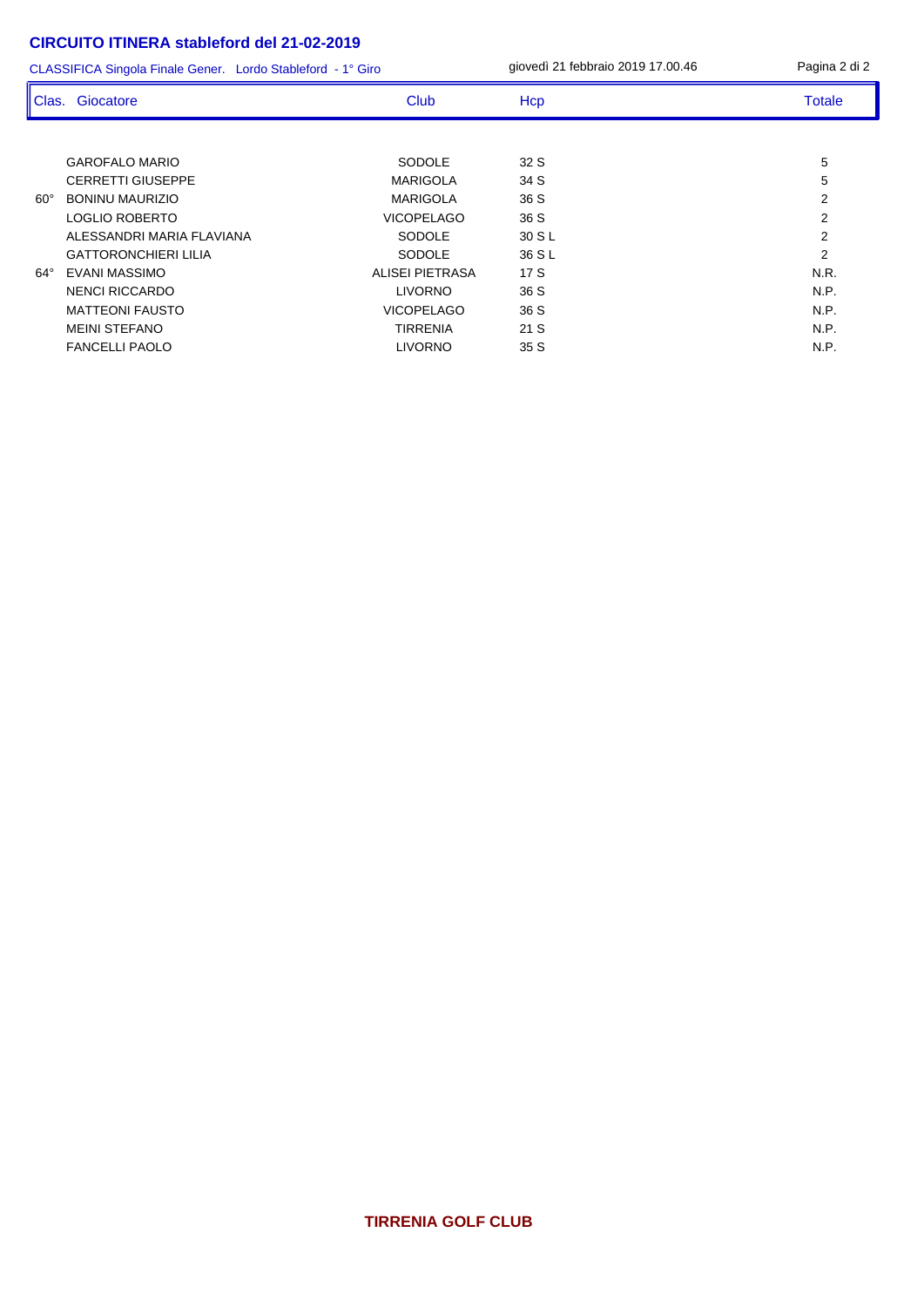|             | CLASSIFICA Singola Finale Gener. 1° Categoria Netto Stableford - 1° Giro |                     | giovedì 21 febbraio 2019 17.00.07 | Pagina 1 di 1 |
|-------------|--------------------------------------------------------------------------|---------------------|-----------------------------------|---------------|
| l Clas.     | Giocatore                                                                | Club                | Hcp                               | <b>Totale</b> |
|             |                                                                          |                     |                                   |               |
| $1^{\circ}$ | EBETELLI GIOVANNI BATTISTA                                               | <b>CINQUE LAGHI</b> | 10S                               | 35            |
| $2^{\circ}$ | DAMIANI CHRISTIAN                                                        | ALISEI PIETRASA     | 5                                 | 30            |
| $3^\circ$   | ALPINI SESTILIO                                                          | <b>VALDICHIANA</b>  | 11S                               | 27            |
| $4^\circ$   | FANUCCHI ALESSANDRO                                                      | <b>CASTELFALFI</b>  | 10                                | 24            |
|             | <b>PACINI VALERIO</b>                                                    | <b>PUNTA ALA</b>    | 12S                               | 24            |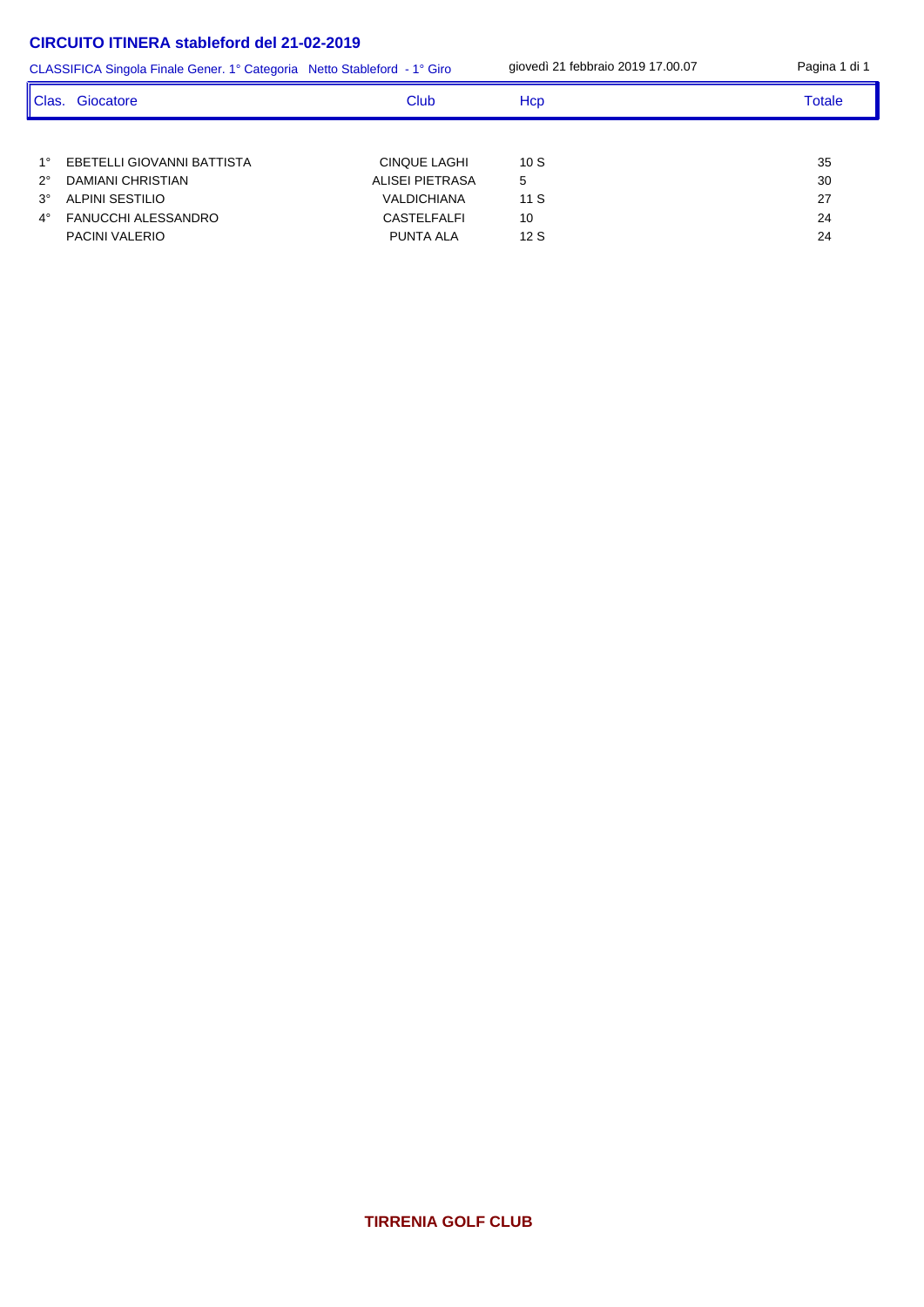CLASSIFICA Singola Finale Gener. 2° Categoria Netto Stableford - 1° Giro

giovedì 21 febbraio 2019 16.59.51 Pagina 1 di 1

|              | Clas. Giocatore             | Club                   | Hcp    | <b>Totale</b> |
|--------------|-----------------------------|------------------------|--------|---------------|
|              |                             |                        |        |               |
| $1^{\circ}$  | <b>GIUSTI MANUELE</b>       | <b>CINQUE LAGHI</b>    | 22 S   | 41            |
|              | <b>CASTELLI ROBERTO</b>     | <b>CASTELFALFI</b>     | 18 S   | 41            |
| $3^\circ$    | <b>CATTANI MARCO</b>        | <b>TIRRENIA</b>        | 14 S   | 38            |
|              | <b>TESSADRI ELLEN</b>       | <b>TIRRENIA</b>        | 19 S L | 38            |
| $5^\circ$    | <b>FRANZINI TULLIO</b>      | <b>TIRRENIA</b>        | 18 S   | 37            |
|              | SALANI MARIO LODOVICO       | <b>CASTELFALFI</b>     | 14 S   | 37            |
|              | PIFFERI PAOLO               | <b>TIRRENIA</b>        | 21S    | 37            |
| $8^{\circ}$  | <b>GALAVOTTI GIORGIO</b>    | <b>TIRRENIA</b>        | 20S    | 36            |
| 9°           | PIERONI PIERO               | <b>TIRRENIA</b>        | 20S    | 35            |
|              | <b>SCHURMANN WALTER</b>     | <b>TIRRENIA</b>        | 21S    | 35            |
|              | <b>CELI GIANLUCA</b>        | <b>ALISEI PIETRASA</b> | 19S    | 35            |
| $12^{\circ}$ | <b>GENNAI CARLO</b>         | <b>TIRRENIA</b>        | 20S    | 34            |
|              | ADDABBO DOMENICO            | <b>MARIGOLA</b>        | 20S    | 34            |
|              | <b>BONSIGNORI FRANCESCO</b> | <b>TIRRENIA</b>        | 19 S   | 34            |
| $15^\circ$   | <b>BACCI MAURIZIO</b>       | <b>CASTELFALFI</b>     | 22 S   | 33            |
|              | RUELLE GIOVANNA             | <b>TIRRENIA</b>        | 21 S L | 33            |
|              | <b>BAGATTI GIORGIO</b>      | <b>TIRRENIA</b>        | 21S    | 33            |
|              | <b>SASSI FLAVIO</b>         | <b>MARIGOLA</b>        | 21S    | 33            |
|              | 19° LANFRANCHI CARLO        | <b>CINQUE LAGHI</b>    | 18 S   | 32            |
|              | <b>TULLIANI LUCIANO</b>     | SODOLE                 | 22 S   | 32            |
| $21^{\circ}$ | <b>GIANNELLI EGISTO</b>     | <b>TIRRENIA</b>        | 16 S   | 31            |
|              | <b>FONTANELLI ADRIANO</b>   | <b>CASTELFALFI</b>     | 22 S   | 31            |
|              | LA MENDOLA EMILIANO         | QUARRATA               | 13     | 31            |
| $24^{\circ}$ | <b>BEGHE' ERMINIO</b>       | <b>MARIGOLA</b>        | 22 S   | 30            |
|              | <b>ARZANI PAOLO</b>         | <b>TIRRENIA</b>        | 22 S   | 30            |
| $26^{\circ}$ | <b>MARTINI ROBERTO</b>      | <b>VALDICHIANA</b>     | 15 S   | 29            |
| $27^\circ$   | <b>FEDERIGHI GUIDO</b>      | <b>SAN MINIATO</b>     | 22 S   | 27            |
| $28^\circ$   | NAVALESI ALESSANDRO         | <b>CINQUE LAGHI</b>    | 17S    | 26            |
| $29^\circ$   | <b>BARLETTI FABRIZIO</b>    | <b>CINQUE LAGHI</b>    | 13S    | 25            |
|              | RAMACCIOTTI DAVIDE          | <b>ALISEI PIETRASA</b> | 16 S   | 25            |
| $31^\circ$   | <b>HOUGH NICHOLAS SIMON</b> | <b>CINQUE LAGHI</b>    | 21     | 23            |
| $32^\circ$   | <b>EVANI MASSIMO</b>        | <b>ALISEI PIETRASA</b> | 17 S   | N.R.          |
|              | <b>MEINI STEFANO</b>        | <b>TIRRENIA</b>        | 21 S   | N.P.          |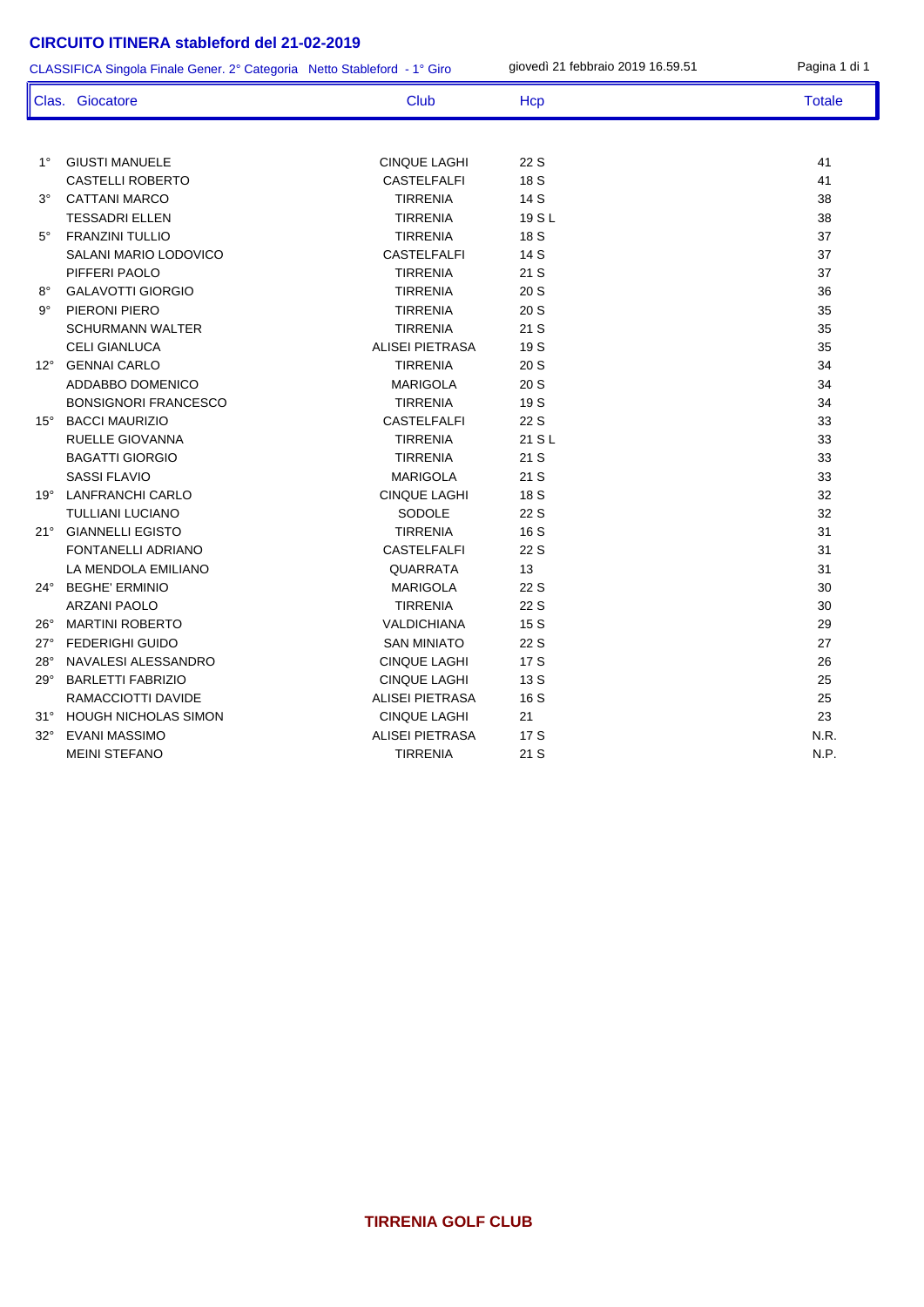CLASSIFICA Singola Finale Gener. 3° Categoria Netto Stableford - 1° Giro

giovedì 21 febbraio 2019 16.59.33 Pagina 1 di 1

|               | Clas. Giocatore                | <b>Club</b>            | Hcp    | <b>Totale</b> |
|---------------|--------------------------------|------------------------|--------|---------------|
|               |                                |                        |        |               |
| $1^{\circ}$   | <b>TOMMASI WALTER</b>          | <b>VICOPELAGO</b>      | 36 S   | 39            |
| $2^{\circ}$   | <b>LOCCATELLI LUCIANA</b>      | <b>TIRRENIA</b>        | 35 S L | 37            |
|               | <b>BENDOLINI LELIO</b>         | <b>TIRRENIA</b>        | 24 S   | 37            |
|               | <b>CAROBBI RICCARDO</b>        | <b>QUARRATA</b>        | 24 S   | 37            |
| $5^{\circ}$   | <b>GIORGETTI DAMIANO</b>       | <b>VICOPELAGO</b>      | 28 S   | 35            |
| $6^{\circ}$   | PAITA GIORGIO                  | <b>ALISEI PIETRASA</b> | 36 S   | 34            |
|               | <b>MALERBI MARIO SALVATORE</b> | <b>VICOPELAGO</b>      | 33 S   | 34            |
|               | <b>DIANDA LEONARDO</b>         | <b>VICOPELAGO</b>      | 23     | 34            |
|               | <b>MAZZONI PAOLO</b>           | SODOLE                 | 24 S   | 34            |
| 10 $^{\circ}$ | <b>MEDICI DANIELE</b>          | <b>VICOPELAGO</b>      | 24     | 33            |
|               | PALMERINI MARIO                | <b>ALISEI PIETRASA</b> | 26 S   | 33            |
|               | <b>DEL CESTA DANIELE</b>       | <b>TIRRENIA</b>        | 24 S   | 33            |
| $13^\circ$    | <b>FANIZZA MASSIMO</b>         | <b>VICOPELAGO</b>      | 36     | 32            |
| $14^{\circ}$  | <b>LEGA ENRICO</b>             | <b>LIVORNO</b>         | 31 S   | 31            |
|               | <b>CERRETTI GIUSEPPE</b>       | <b>MARIGOLA</b>        | 34 S   | 31            |
| $16^{\circ}$  | LA MENDOLA STEFANO             | <b>QUARRATA</b>        | 24 S   | 30            |
|               | <b>LOGLIO ROBERTO</b>          | <b>VICOPELAGO</b>      | 36 S   | 30            |
| $18^\circ$    | <b>GIROMINI GIOVANNI</b>       | <b>MARIGOLA</b>        | 36 S   | 29            |
|               | <b>GAROFALO MARIO</b>          | <b>SODOLE</b>          | 32 S   | 29            |
|               | <b>GREEN ERNEST</b>            | <b>MARIGOLA</b>        | 25 S   | 29            |
| $21^{\circ}$  | <b>GATTORONCHIERI LILIA</b>    | SODOLE                 | 36 S L | 28            |
| $22^{\circ}$  | <b>COLOMBO LUCIANO</b>         | <b>QUARRATA</b>        | 24 S   | 27            |
|               | <b>CORSINI CORSINO</b>         | <b>CASTELFALFI</b>     | 30 S   | 27            |
|               | <b>VANELO GIORGIO</b>          | <b>TIRRENIA</b>        | 27 S   | 27            |
| $25^\circ$    | <b>TONDINI MAURIZIO</b>        | PARCO FIRENZE          | 24 S   | 26            |
| $26^\circ$    | <b>BONINU MAURIZIO</b>         | <b>MARIGOLA</b>        | 36 S   | 21            |
| $27^\circ$    | ALESSANDRI MARIA FLAVIANA      | SODOLE                 | 30 S L | 19            |
| $28^\circ$    | <b>NENCI RICCARDO</b>          | <b>LIVORNO</b>         | 36 S   | N.P.          |
|               | <b>MATTEONI FAUSTO</b>         | <b>VICOPELAGO</b>      | 36 S   | N.P.          |
|               | <b>FANCELLI PAOLO</b>          | <b>LIVORNO</b>         | 35S    | N.P.          |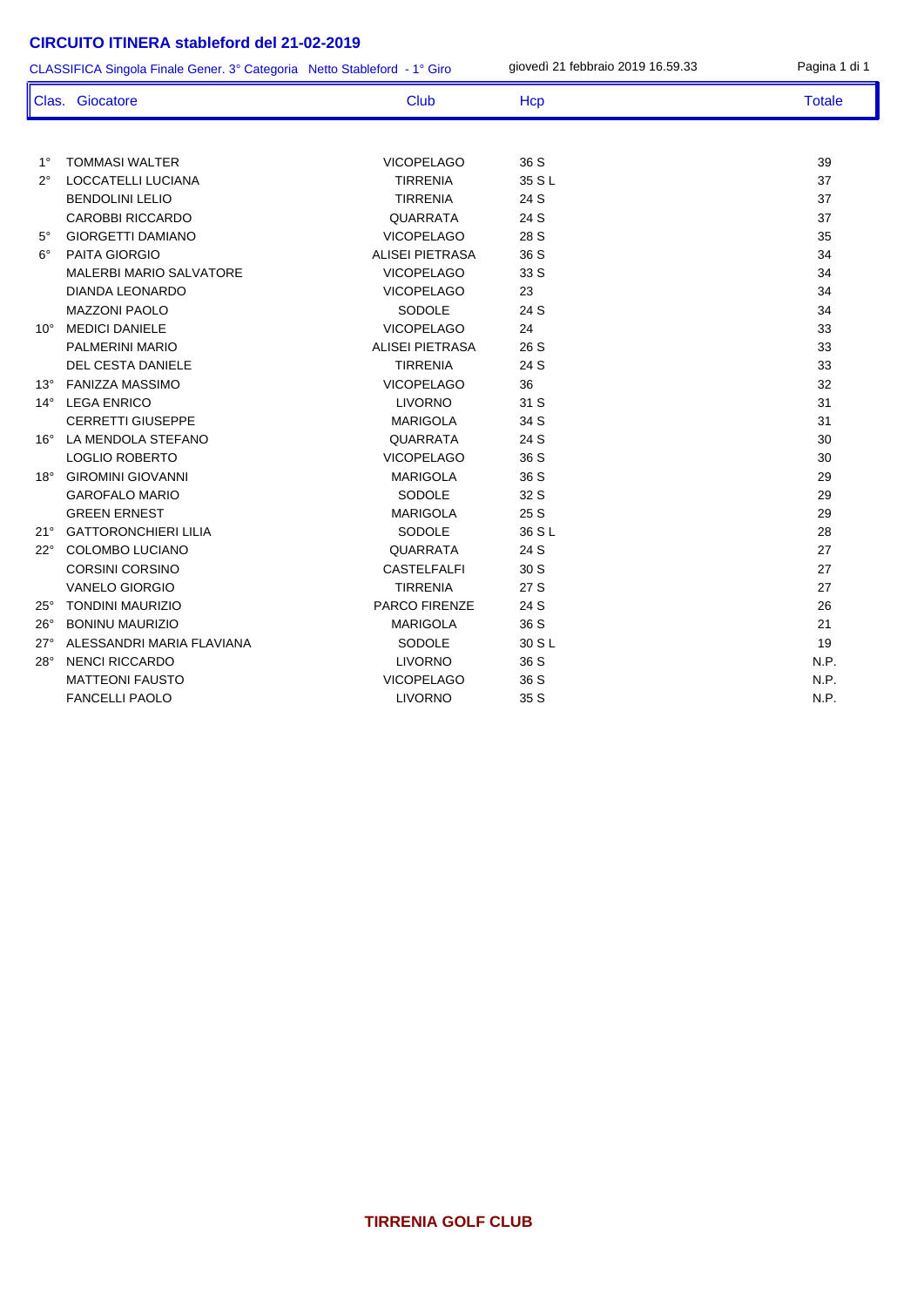### Variazioni handicap di: giovedì 21 febbraio 2019 16.58.35

|                |                |                         |                |                          | Variazioni a seguito della gara: CIRCUITO ITINERA stableford |             |              |                        |                |                |            |            |                           | Pagina 1 di 2 |
|----------------|----------------|-------------------------|----------------|--------------------------|--------------------------------------------------------------|-------------|--------------|------------------------|----------------|----------------|------------|------------|---------------------------|---------------|
| <b>Tessera</b> |                | Giocatore               |                |                          |                                                              |             |              |                        |                |                | Da HCP Ega |            | A HCP Ega                 | Diff.         |
|                |                |                         |                |                          |                                                              |             |              |                        |                |                |            |            |                           |               |
|                |                |                         |                |                          |                                                              |             |              | <b>VALORI CBA</b>      |                |                |            |            |                           |               |
| Giro           | N <sub>1</sub> | N <sub>2</sub>          | N <sub>3</sub> | N                        | Nbz1                                                         | Nbz1<br>-1  | Nbz1<br>$-2$ | Nbz2                   | Nbz2<br>-1     | Nbz2<br>$-2$   | Nbz3       | Nbz3<br>-1 | N <sub>bz</sub> 3<br>$-2$ | <b>CBA</b>    |
| 1              | 1              | $\overline{7}$          | 24             | 32                       | 0                                                            | $\mathbf 0$ | 0            | $\overline{2}$         | $\overline{2}$ | $\overline{2}$ | 15         | 17         | 18                        | $\pmb{0}$     |
|                |                |                         |                |                          |                                                              |             |              | <b>ALISEI PIETRASA</b> |                |                |            |            |                           |               |
| 118961         |                |                         |                | <b>DAMIANI CHRISTIAN</b> |                                                              |             |              |                        |                |                | 4,2        |            | 4,3                       | 0,1           |
| 101398         |                |                         |                | <b>EVANI MASSIMO</b>     |                                                              |             |              |                        |                |                |            | 14         | 14,1                      | 0,1           |
| 263810         |                |                         |                | <b>PAITA GIORGIO</b>     |                                                              |             |              |                        |                |                | 41         |            | 35                        | (6, 0)        |
| 138400         |                |                         |                |                          | <b>RAMACCIOTTI DAVIDE</b>                                    |             |              |                        |                |                | 13,6       |            | 13,7                      | 0,1           |
|                |                |                         |                |                          |                                                              |             |              | <b>CASTELFALFI</b>     |                |                |            |            |                           |               |
|                | 33323          |                         |                | <b>CASTELLI ROBERTO</b>  |                                                              |             |              |                        |                |                |            | 15         | 13,5                      | (1,5)         |
|                | 26827          |                         |                |                          | <b>FANUCCHI ALESSANDRO</b>                                   |             |              |                        |                |                |            | 8          | 8,1                       | 0,1           |
| 202934         |                |                         |                |                          | <b>SALANI MARIO LODOVICO</b>                                 |             |              |                        |                |                | 11,3       |            | 11,1                      | (0,2)         |
|                |                |                         |                |                          |                                                              |             |              | <b>CINQUE LAGHI</b>    |                |                |            |            |                           |               |
|                | 70038          |                         |                | <b>BARLETTI FABRIZIO</b> |                                                              |             |              |                        |                |                | 10,6       |            | 10,7                      | 0,1           |
| 126443         |                |                         |                | <b>GIUSTI MANUELE</b>    |                                                              |             |              |                        |                |                | 18,5       |            | 16,9                      | (1,6)         |
| 256959         |                |                         |                |                          | <b>HOUGH NICHOLAS SIMON</b>                                  |             |              |                        |                |                | 17,2       |            | 17,3                      | 0,1           |
| 191593         |                |                         |                |                          | <b>LANFRANCHI CARLO</b>                                      |             |              |                        |                |                | 15,2       |            | 15,3                      | 0,1           |
| 191595         |                |                         |                |                          | NAVALESI ALESSANDRO                                          |             |              |                        |                |                | 13,7       |            | 13,8                      | 0,1           |
|                |                |                         |                |                          |                                                              |             |              | <b>PUNTA ALA</b>       |                |                |            |            |                           |               |
| 142778         |                |                         |                | <b>PACINI VALERIO</b>    |                                                              |             |              |                        |                |                | 9,8        |            | 9,9                       | 0,1           |
|                |                |                         |                |                          |                                                              |             |              | <b>QUARRATA</b>        |                |                |            |            |                           |               |
| 192730         |                |                         |                |                          | <b>CAROBBI RICCARDO</b>                                      |             |              |                        |                |                | 20,3       |            | 19,9                      | (0,4)         |
| 103896         |                |                         |                |                          | LA MENDOLA EMILIANO                                          |             |              |                        |                |                | 10,9       |            | 11                        | 0,1           |
|                |                |                         |                |                          |                                                              |             |              | <b>SODOLE</b>          |                |                |            |            |                           |               |
| 154024         |                | <b>TULLIANI LUCIANO</b> |                |                          |                                                              |             |              |                        |                |                | 18,2       |            | 18,3                      | 0,1           |
|                |                |                         |                |                          |                                                              |             |              | <b>TIRRENIA</b>        |                |                |            |            |                           |               |
| 163935         |                |                         |                | <b>ARZANI PAOLO</b>      |                                                              |             |              |                        |                |                | 18,2       |            | 18,3                      | 0,1           |
| 206503         |                |                         |                | <b>BENDOLINI LELIO</b>   |                                                              |             |              |                        |                |                | 20,5       |            | 20,1                      | (0,4)         |
| 115809         |                |                         |                | <b>CATTANI MARCO</b>     |                                                              |             |              |                        |                |                | 11,6       |            | 11,1                      | (0,5)         |
|                | 42359          |                         |                | <b>FRANZINI TULLIO</b>   |                                                              |             |              |                        |                |                | 15,2       |            | 14,9                      | (0,3)         |
| 135680         |                |                         |                | <b>GIANNELLI EGISTO</b>  |                                                              |             |              |                        |                |                | 13,6       |            | 13,7                      | 0,1           |
|                | 37618          |                         |                |                          | LOCCATELLI LUCIANA                                           |             |              |                        |                |                | 25,2       |            | 24,8                      | (0,4)         |
| 119981         |                |                         |                | PIFFERI PAOLO            |                                                              |             |              |                        |                |                | 17,9       |            | 17,6                      | (0,3)         |
| 241223         |                | <b>TESSADRI ELLEN</b>   |                |                          |                                                              |             |              |                        |                |                | 12,7       |            | 12,1                      | (0,6)         |